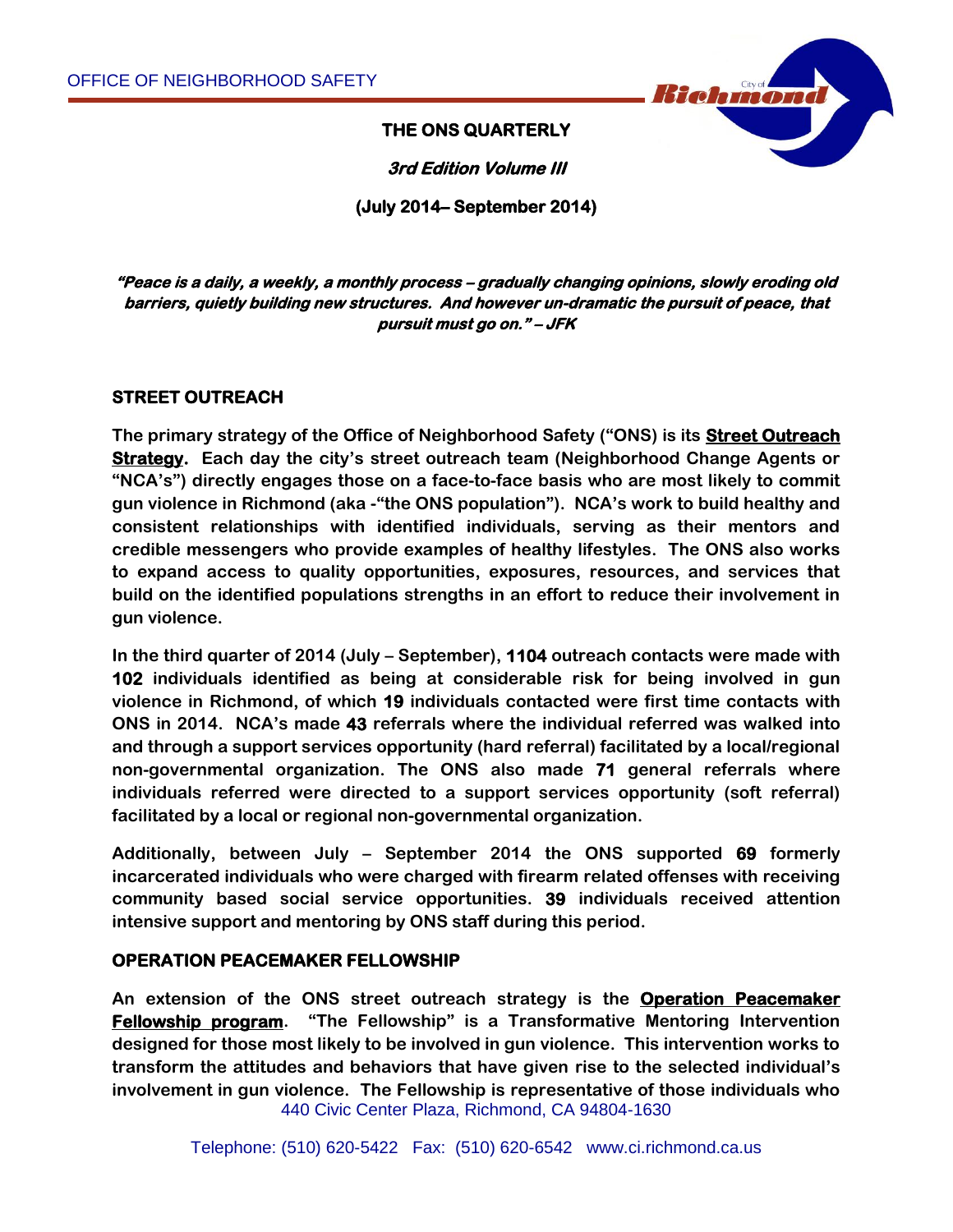**are most resistant to change and/or are chronically unresponsive to the traditional range of services offered or available in the Richmond community. In addition to the public safety concerns that these individuals pose, they are among the most expensive population to serve in policing, incarceration, hospitalization and social services. Enabling them to right their life trajectory will have a collateral and positive effect on their communities, families and peers, in addition to saving tax payer dollars.** 

**The Fellowship provides program incentives for participation and positive behavior as a gateway to developing intrinsic motivation that arises from internal and not external rewards. All Fellow stipends, supportive services and exposures costs associated with the Fellowship are funded by grant and private resources.**

**August 2014 concluded the 3rd Peacemaker Fellowship Cohort.** 

**Of the 40 Fellows, since becoming a Fellow:** 

**40 Fellows enrolled;**

**39 are alive;**

**28 have no new firearm related injuries (71%);**

**33 have no new firearm related arrests (84%);**

## **Additional ONS and/or Fellowship highlights:**

**ONS Staff by request presented the ONS and Peacemaker Fellowship models to the Bay View Hunter's Point SEIU Violence Prevention Network in San Francisco California and met with staff for San Francisco Supervisor Malia Cohen on developing effective violence prevention models for San Francisco California. ONS staff also provided an informational session and keynote address at the Sierra Health Foundation Strategic Retreat for the Steering Committee on the Reduction of African American Child Deaths. ONS Staff also met with the University of Illinois at Chicago Cure Violence Staff.**

**Fellowship 'Horizon Building' Civic, Cultural and Educational Peace Building Excursions:**

**Houston Texas Dallas Texas Philadelphia Pennsylvania Washington DC Chicago Illinois Pismo Beach California Los Angeles California**

## **ONS STAFF TRAINING & CAPACITY BUILDING**

**The Office of Neighborhood Safety staff members are provided ongoing training opportunities that allow them to increase their knowledge base and skill levels**